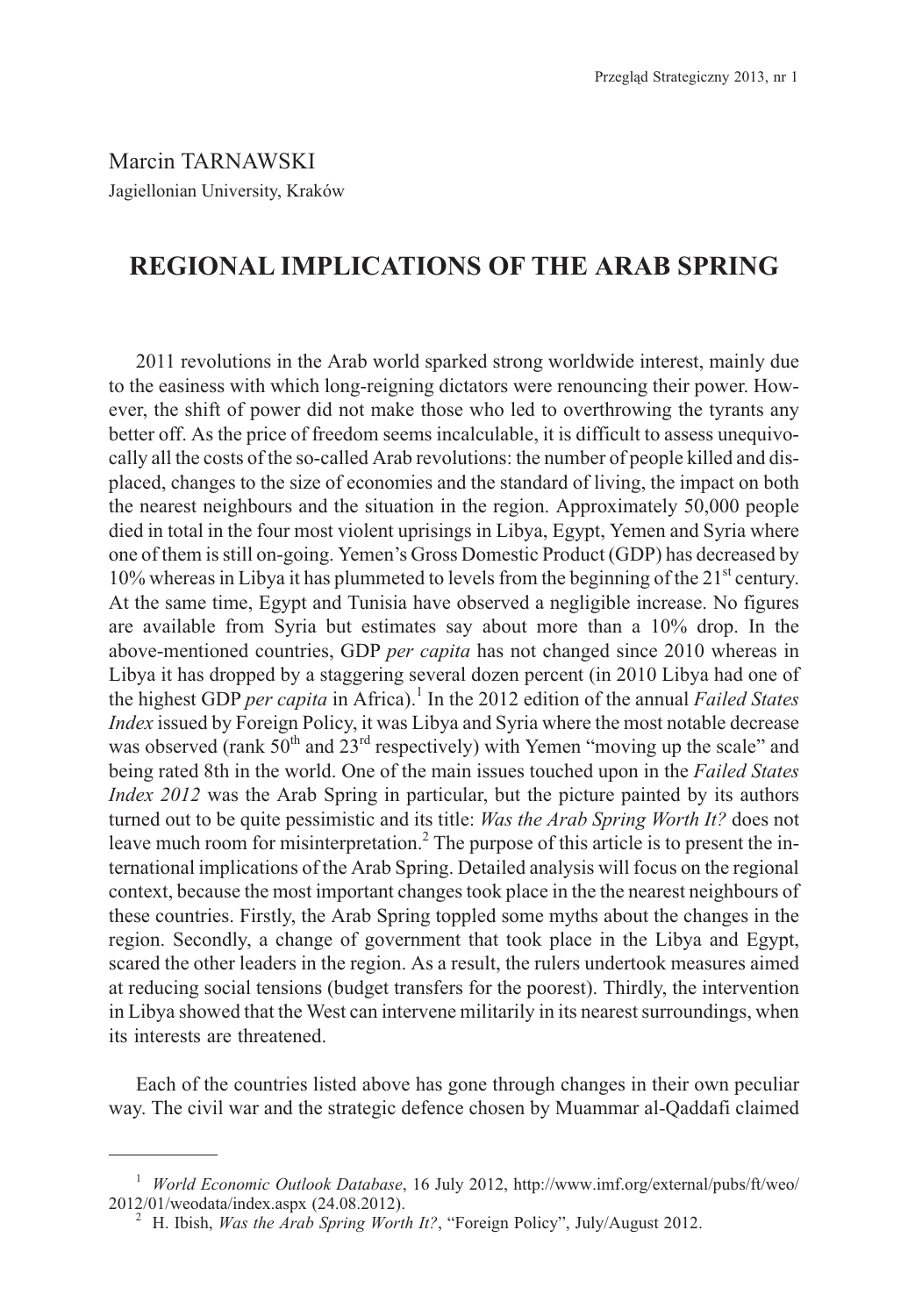the highest death toll in Libya. In Egypt, growing political tensions and economic issues affected the average citizens more than clashes between the protesters and the security forces. Prior to 2011, Yemen had one of the worst economic and social indicators in the world, deteriorated economy and practically dysfunctional government agencies. Moreover, the benefits brought about by the protest movement did not yet materialize in any tangible way. Syria is a completely different story. With the revolution being far from the end, there are only mounting costs: thousands of people killed, tens of thousands displaced, an economic crash while the benefits are expected to come in a distant future and only on condition that favourable political changes take place (Bashar al-Assad stepping aside). With the majority of transformations under way, the onset of which was marked by the revolutions, it appears that there is no longing for the old days. Despite months of chaos and violence, no one in Libya feels truly nostalgic about Muammar al-Qaddafi. The same can be said about Egypt where the memory of Hosni Mubarak is cherished by very few. A much worse situation is in Yemen where the crisis continues and it is hard to acknowledge that the change of power will put an end to it. Although the ongoing civil war in Syria does weaken al-Assad's regime, the costs of his downfall, both human and material, are likely to be huge. However, the brutality of the current regime and repressions directed at the citizens urge the society to think that anyone will make a better ruler than al-Assad. Nevertheless, in the case of a prolonged war in Syria, there is already a risk that radical groups will take over at this stage.



**Graph 1. GDP (ppp) of the Arab countries in the years 2010–2011(bln USD)**

**Source:** *World Economic Outlook Database*, 16 July 2012, http://www.imf.org/external/pubs/ft/weo/2012/01/ weodata/index.aspx (24.08.2012).

Completely different issues are the subject of consideration in the context of the international implications of the Arab Spring. At the stage of revolutions themselves, the countries variously reacted to the unfolding course of events: from astonishment at the very fact of the outbreak of fightings (Tunisia), through favourable comments (Egypt) to a military intervention (Libya) and indecisiveness and quarrels (Syria). But only new governments, elected in a more or less democratic manner, are capable of determining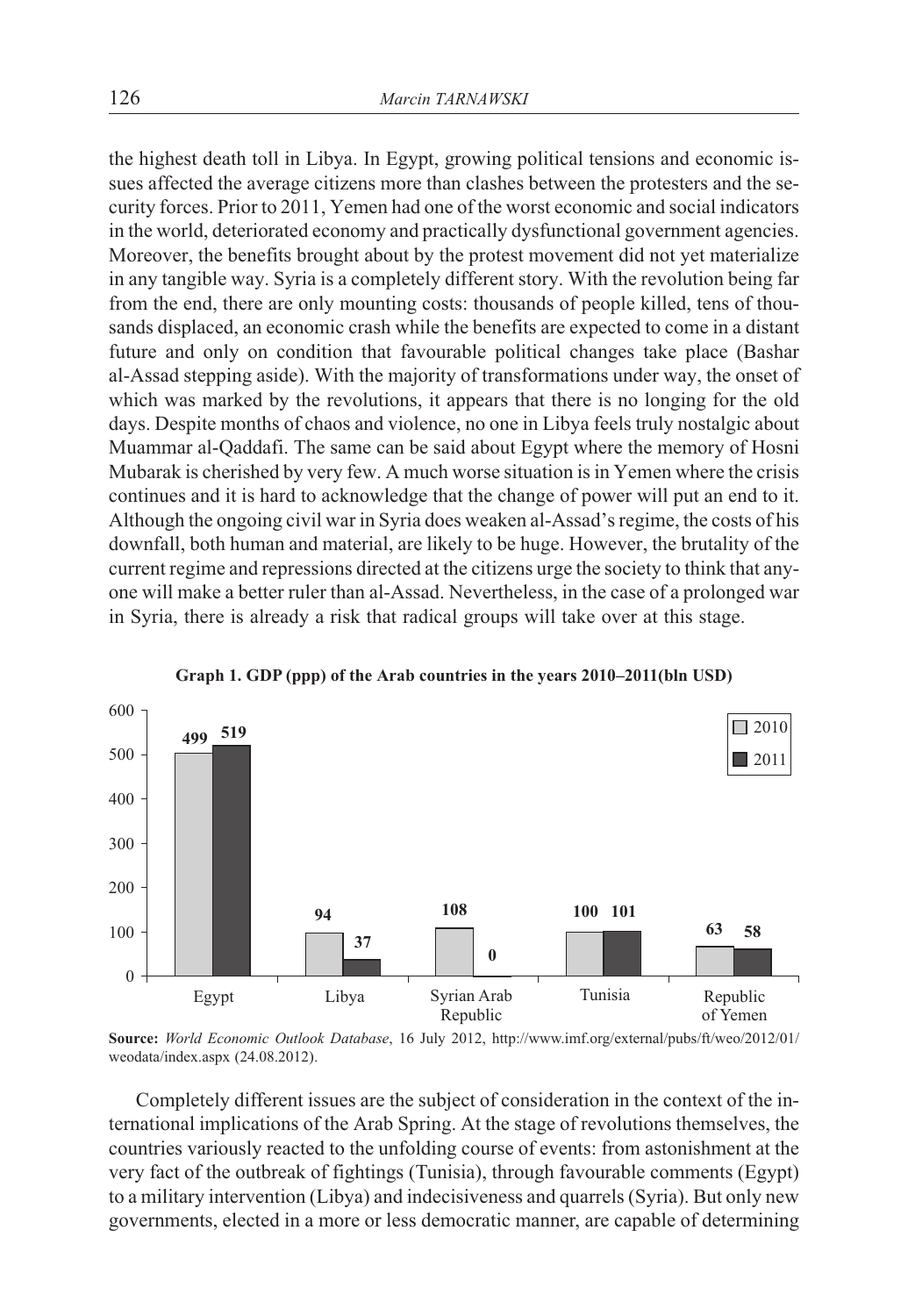the development path of Arabic states and the international community will have to take an unequivocal stand.



**Graph 2. GDP** *per capita* **(ppp) of the Arab countries in the years 2010–2011(bln USD)**

**Source:** *World Economic Outlook Database*, 16 July 2012, http://www.imf.org/external/pubs/ft/weo/2012/01/ weodata/index.aspx (24.08.2012).

## **ARAB SPRING. MYTHS AND REALITY**

The events of the Arab Spring have reverberated widely, not only in the region, but also all over the world, disproving on this occasion several prevailing misconceptions about the Arab world. One of them is a statement that Arabs do not go out on the streets to protest. Before the protests erupted in Tunisia and Egypt, numerous experts had claimed that no political reforms had been necessary to execute as there had been no social need for them. This kind of logic indicated that Arab societies would not demand any changes and any suggestions for reforms would be perceived as a threat to the public interest. However, it transpired that such arguments misfired completely as no one had envisaged the developments in Tunisia and Egypt. Therefore, it needs to be stated that no Arabic state is immune to such events (see, the *casus* of Syria).<sup>3</sup> Governments do not have the luxury of waiting and should not abuse the myth of peace in order to avoid instigating essential reform processes. Since the events in Tunisia, the states of the Middle East have allocated vast sums of money for various social programmes, mainly with the aim to appease the public mood. The largest financial support was de-

<sup>3</sup> N. Bubnova, P. Salem, *Arab Spring: View From Within the Region*, "Voenno-Promyshlennyi Kurier", 1.06.2011.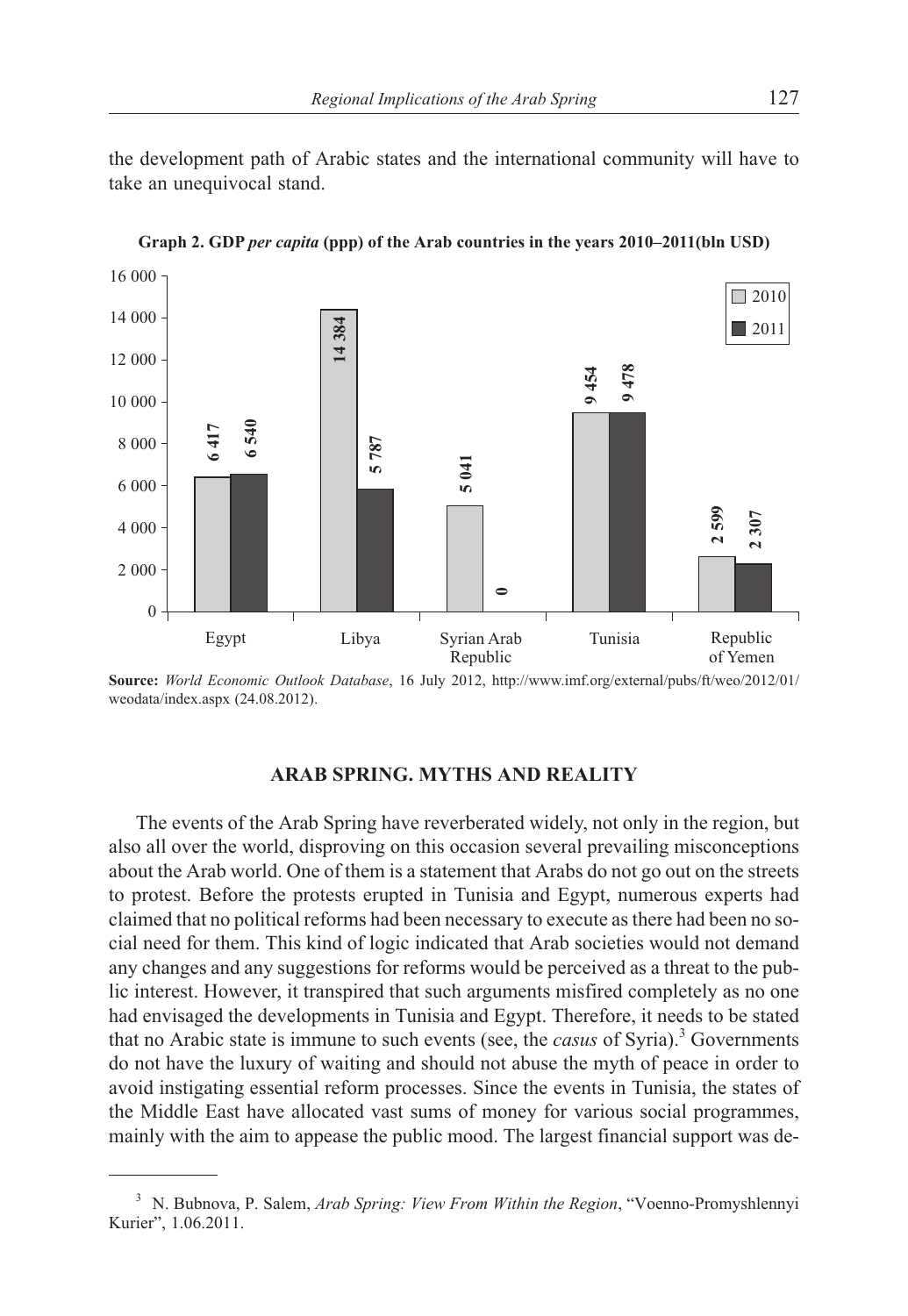clared by the Saudi Arabia authorities who implemented a 15% salary increase in the public sector with the final cost of the social programme reaching over \$36 milliards.<sup>4</sup> Ideas about how to help varied among the countries: free food (Kuwait), additional allowance for each family (Bahrain), tax reductions (Jordan) or minimum wage increase  $(Oman).$ <sup>5</sup>

Secondly, there was a prevailing conviction that the liberalization of the economy should precede political reforms. Arabic governments and the representatives of the Western world alike had believed that liberalization and economic reforms should take a priority over political changes. The chief argument was that it is more important for people to satisfy their basic necessities of life. It transpired, however, that the attempts to liberalize the economy without the system of (democratic) control did not bring about an improvement in the economic well-being of the majority of the society.<sup>6</sup> Since the benefits of privatization were enjoyed only by political and business elites, the Arabs had in consequence quite a negative disposition towards economic liberalism and globalization. It seems quite obvious that economic reforms should occur in parallel to political changes, so that the institutional mechanisms of responsibility could function and the economic benefits were more widely accessible.<sup>7</sup> Another statement was related to the necessity for the closed (authoritarian) systems to function in order to prevent Islamists from seizing power. The West feared that democracy would open the door for extremist political parties to legally come into power and institute radical changes to their foreign policy. Ruling elites in Arabic states exploited the situation, creating an impression that they are the only possible alternative to a complete domination of extreme political forces. It transpired, however, that in spite of constituting a crucial element of Arabic communities and their political life (so far largely unrepresented), Islamists do not play such a significant role in Tunisia, Egypt or Libya. The claim that the only alternative to authoritarian regimes are Islamic extremists was also disproved. The protests of Arabic communities in 2011 and 2012 seem to have repelled corrupt elements, pretence of justice and arbitrary treatment. The participation of Islamists in the post-revolutionary governments of Tunisia and Egypt shows that it is possible to create a pluralist system since the majority of Arabic states cannot allow themselves to be isolated on the international scene and burdened with economic troubles (the tourist industry is a crucial economic sector for Tunisia and Egypt in particular). $8$ 

Prior to the revolution, in order to maintain their domination Arabic leaders had been proclaiming elections but parliaments (potential governments) created as a result

<sup>4</sup> C. Murphy, *Saudi Arabia's King Abdullah promises \$36 billion in benefits*, "The Christian Science Monitor", 23.02.2011; D. Gardner, *Citizens not serfs can save Saudi Arabia*, "Financial Times",

<sup>27.02.2011.&</sup>lt;br><sup>5</sup> *Arab economies. Throwing money at the street*, "The Economist", 10.03.2011.<br><sup>6</sup> I. Saif, *Economic Reform in Arab Countries and Escaping from the Trap of the 'Middle Income'*<br>*Bracket*, "Al-Hayat", 25.10.2

<sup>&</sup>lt;sup>7</sup> M. Mausher, *Arab Myths and Realities*, The Project Syndicate, 8.03.2011, http://www.project-syndicate.org/commentary/arab-myths-and-realities (24.08.2012). <sup>8</sup> *Tunesian Islamist in power. Doing well on parole*, "The Economist", 7.04.2012; S. Hendrix,

*For Egypt's new Islamist government, jobs is first priority*, "The Washington Post", 7 July 2012; and K. Fahim, *New Egyptian Cabinet Includes Many Holdovers*, "The New York Times", 2.08.2012.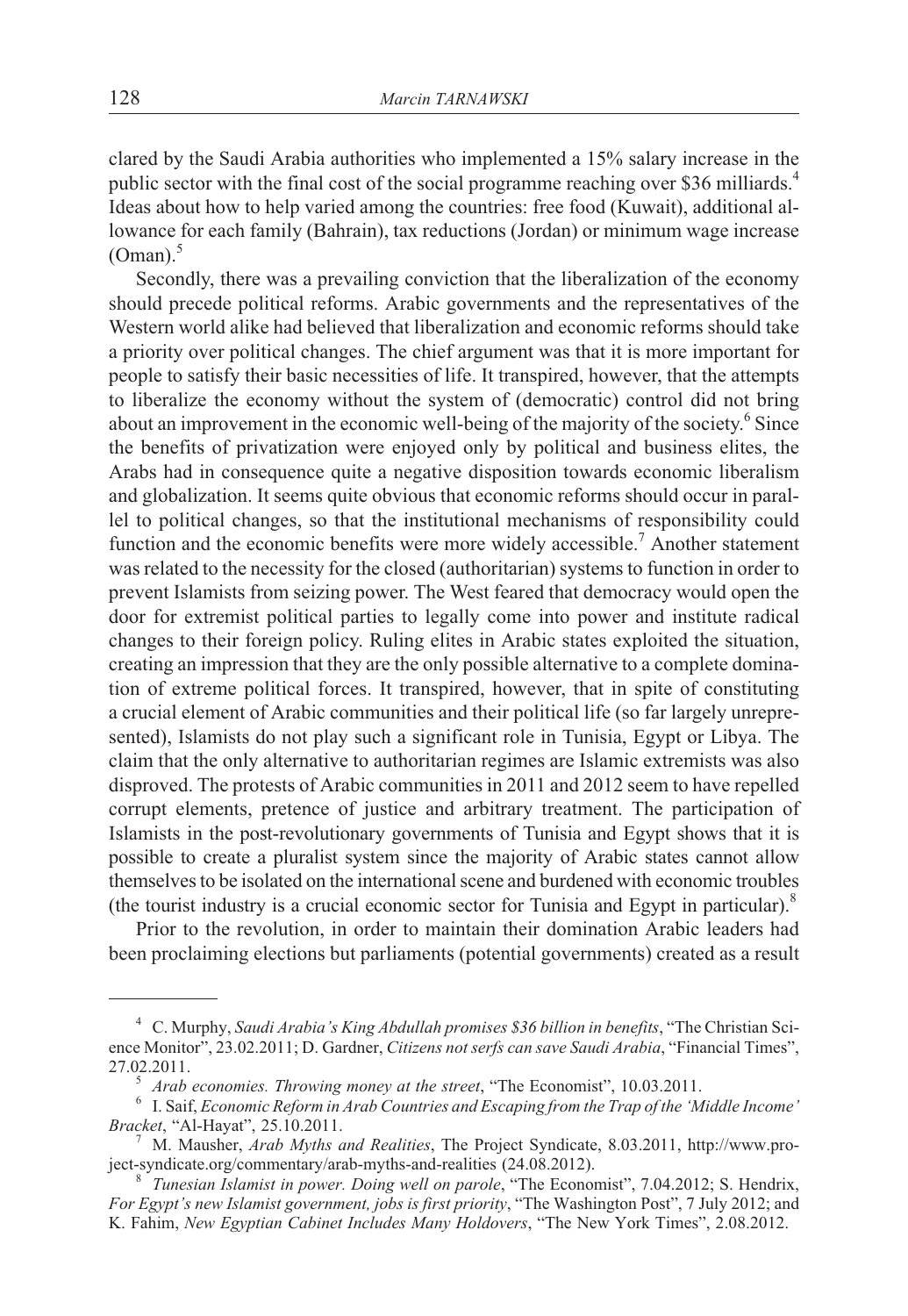of them were weak, unpopular and practically deprived of social support. Elections in the region were used to create a facade of democracy and legitimize autocratic rulers in the eyes of the world. The Arab public opinion is no longer capable of tolerating a situation like that. Instead of cosmetic remodelling of the manner of governing, the society expects authentic changes that will lead to the enhancement of the economic situation on the one hand, and a greater participation in ruling (democracy). <sup>9</sup> Last but not least, the final problem refers to the role the international community plays in relation to the Arab Spring. The United States and other remaining Western countries should support democratic reforms but not impose certain solutions. President Obama has thrown aside many of President Bush's methods which were perceived by the Arab world as attempts to forcefully impose democracy. However, the silence surrounding the sprouting germs of young democracy can result in the fading of the reform process within the next several years. The West should enter into a discourse with new leaders of the Arabic countries about political and economic reforms that are being executed. Particularly these aims: increase of openness and separation of powers, should not be sacrificed by the Western leaders.

It is worth mentioning one other aspect of the Arab Spring that has been widely discussed all over the world – demography. It appears that it is impossible to explain the origins of the uprisings without pointing to the fact that Arab societies are very young: individuals less than 30 years old constitute approximately 65% of the population. In connection with a difficult economic situation (unemployment among young people in the region is the highest in the world, reaching 25%) it caused growing dissatisfaction and frustration.<sup>10</sup> In this case, new technologies like mobile phones and the Internet were only the tools that accelerated the occurrence of certain events and facilitated communication. In addition, young Arabs are becoming increasingly better educated and knowledgeable about international events than ever before. They were noticing wealth and freedom enjoyed by the elites of the Arab states and felt angry and disenchanted that they are unable to participate in all of that.<sup>11</sup>

### **REACTION OF THE ARAB WORLD TO THE CHANGES**

The sudden outburst of dissatisfaction in December 2010 (and its subsequent spreading to the North African states) took most of the observers and Arab governments alike by surprise. Mohammed Bouazizi's seemingly accidental act of self-immolation became a catalyst for change elicited by socio-economic difficulties and political coercion of the Arab people. On one side stood a generation of young people who had been exposed to the influence of modernising powers (television, Internet, social media);

<sup>&</sup>lt;sup>9</sup> M. Muasher, *How to Achieve Real Reform in the Arab World*, "Washington Post", 2.02.2011.<br><sup>10</sup> I. Drine, *Youth Unemployment in the Arab World: What Do We Know? What is the Way Forward?*, June 2012, http://www.wider.unu.edu/publications/newsletter/articles-2012/en\_GB/06-07-

<sup>-2012-</sup>Drine/ (24.08.2012). <sup>11</sup> E. Knickmeyer, *The Arab World's Young Army*, "Foreign Policy", January 2011; and M. Hoffman, A. Jamal, *The Youth and the Arab Spring*, "Middle East Law and Governance" 2012, No. 4, p. 168–188.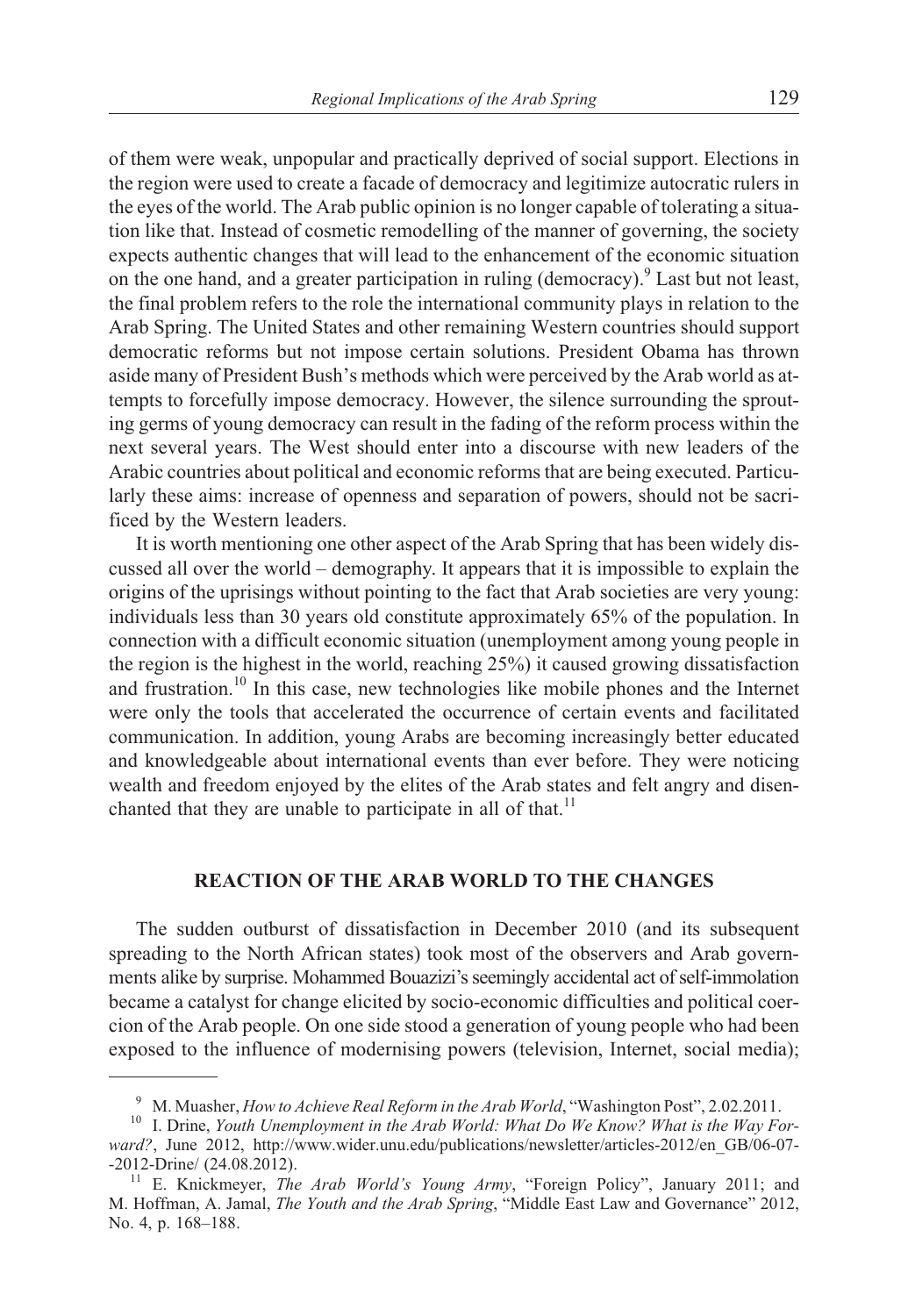and on the other – oppressive political regimes that were no longer capable of safeguarding a better life for that young generation in particular. New media and advanced communication technologies completely transformed terms of discussion between the ruling and the ruled, which in consequence led to an utter loss of control over the flow of information by the governments. Both in Tunisia and Egypt, mobile phones and Internet-enabled communication connected thousands of people with each other and provided a platform for the dissemination of information about coming protests, demonstrations and manifestations. We need to remember that political tensions in the Arab world had already been growing prior to the uprising in Tunisia in the middle of 2010; in Bahrain and Kuwait, local authorities had marginalized political activities of the opposition, narrowing the field of public discussion over the most important socio-economic issues. The first state of the Persian Gulf that experienced widespread protests against the Al-Khalifa royal family was Bahrain (Spring 2011).<sup>12</sup> Those protests, however, were stifled due to an intervention of states forming the *Gulf Cooperation Council* (GCC), namely with the forces of Saudi Arabia and the United Arab Emirates. Small-scale protests took place in Kuwait, Oman (where security forces opened fired on protesters in February 2011) and Saudi Arabia (Eastern provinces). Saudi Arabia's rulers arrested the founders of the first political party whereas in the United Arab Emirates (UAE) intellectuals calling for political reforms in the emirate were arrested and sentenced.<sup>13</sup>

Paradoxically, it was the GCC countries that became the supporters and inspirers of the intervention in Libya. Qatar and the United Arab Emirates, *ipso facto*, were the first countries to unequivocally declare support for the Libyan opposition. On the one hand, it was a sign of "concern" for respecting political rights of the opposition; on the other hand, which appears more vital, it was dictated by the willingness to play a more significant role in the regional (or even international) policy. Other reasons for the ambitious plans of both Qatar and UAE were: diverting attention from their internal problems (the possibility for unrest to occur within these countries) as well as other, more prestige and image-related considerations (UAE forces had actively participated in suppressing riots in Bahrain). Thus, the fact of supporting the Libyan opposition was a clear signal that GCC regimes were not as conservative and repressive as they would have seemed and that they were capable of supporting opposition forces in the Arab states. Particular support for the concept of human rights protection and resolving the conflict in Libya in the fastest possible way was offered by Qatar. The Prime Minister of Qatar, Sheikh Hamad bin Jassim bin Jaber al Thani, played a leading role in persuading the GCC countries and the Arab League to establish a no-fly zone over Libya and to recognize the Libyan National Transitional Council. He also argued that "Qatar will participate in military action because we believe there must be Arab states undertaking this action,

<sup>&</sup>lt;sup>12</sup> E. Bronner, M. Slackman, *Saudi Troops Enter Bahrain to Help Put Down Unrest*, "The New York Times", 14.03.2011, p. A1; and B. Friedman, *Battle for Bahrain: What One Uprising Meant for the Gulf States and Iran*, "World Affairs", March/April 2012.

<sup>&</sup>lt;sup>13</sup> Saudi Arabia: *Free Political Activists. Secret Police Crackdown on Founders of First Political Party*, 20 February 2011, Human Rights Watch, http://www.hrw.org/news/2011/02/19/saudi-arabia-free-political-activists (28.09.2012); and Ch. Davidson, *Fear and Loathing in the Emirates*, 18 September 2012.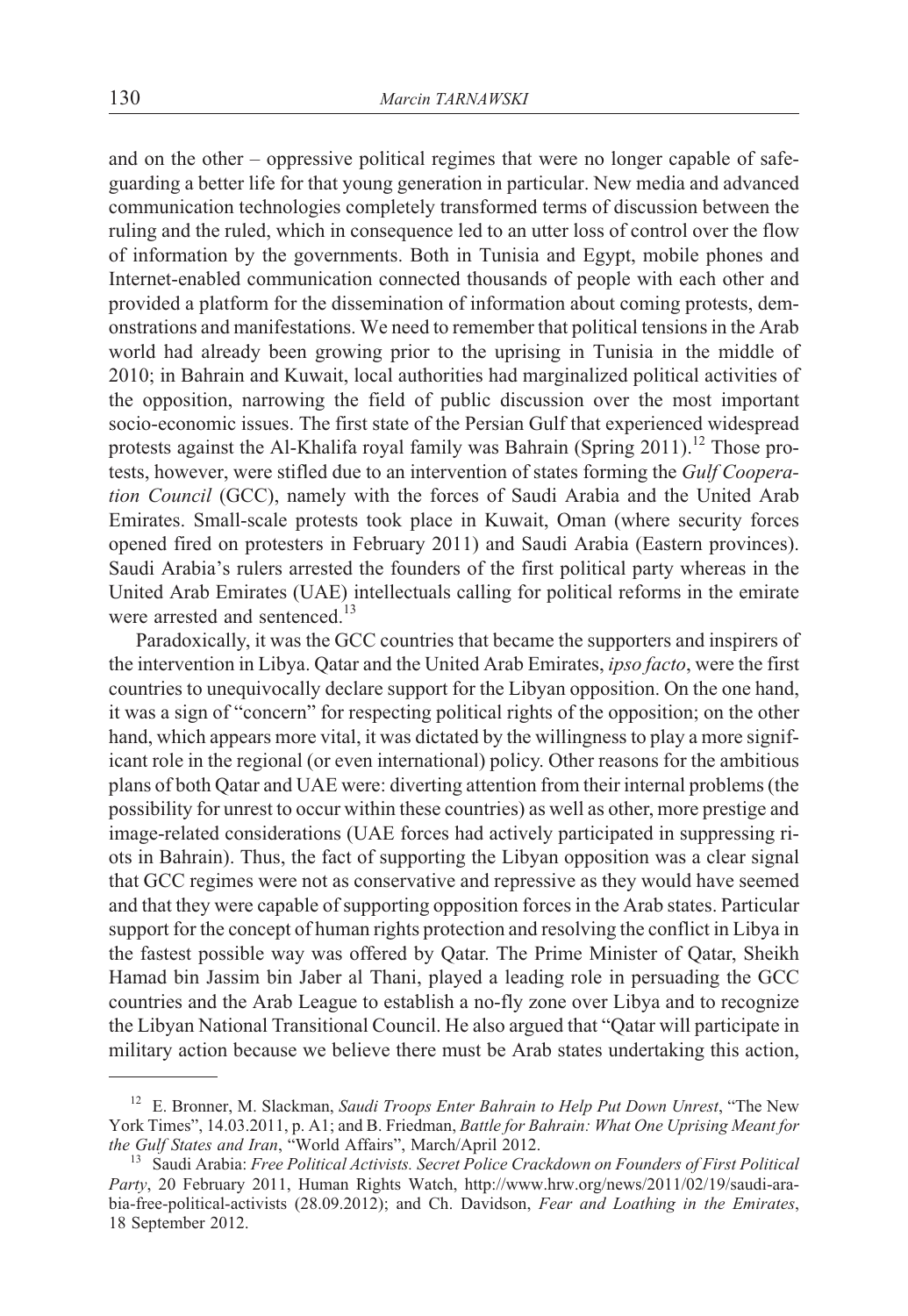because the situation there is intolerable".<sup>14</sup> In conjunction with UAE, Qatar had provided military and financial aid which became key for the international coalition forces and the success of the opposition in Libya. Qatari *Mirage 2000* jet fighters participated in the NATO operation in Libya, which at least partially dismissed voices about the intervention by the West (although their role was quite negligible).<sup>15</sup> In addition, Oatar supplied weapons and the Qatari special forces provided the Libyan opposition with training and operational assistance, which to a large extent contributed to the ultimate victory of the opposition in Libya.<sup>16</sup>

Qatar and the UAE alike provided substantial material and logistic support for the Libyan National Transitional Council. In May 2011, the UAE hosted a meeting attended by the representatives of the Libyan tribes and national groups, and in June 2011 a meeting of the *International Contact Group* (ICG). Qatar's non-military aid was estimated to exceed \$400 million, comprising water, gas and basic necessities supplies as well as assistance with selling Libyan oil on the global markets. During the most intensive fights in Benghazi in June 2011, *Qatar Petroleum* covered most of the energy needs of the city and the neighbourhood area by supplying petrol and diesel oil. Furthermore, as mentioned above, Qatar was the first state to recognize the Libyan National Transitional Council as the legitimate representative of the Libyan nation and also a host of the first meeting of the ICG in April 2011.<sup>17</sup> Amongst the remaining GCC states, it was Kuwait who had the greatest input in endorsing the Libyan revolution by donating \$260 million to support the mechanism of financing the Libyan National Transitional Council and providing both medical and humanitarian aid. Even Saudi Arabia added Libya to the list of regimes (including Syria and Yemen) for which the country had withdrawn its political support. It is clear that the changes experienced by the Arab states considerably affected the safety policy of the main players in the region, particularly of Saudi Arabia for which the Arab Spring could have had grave consequences in the area of their internal policy. It has to be noted, however, that the events of 2011 provided a perfect opportunity for the GCC countries to change their image of conservative regimes, although not all of the states took advantage of that in the same way Qatar did. Nevertheless, actions undertaken by the GCC states showed that in spite of their intervention in Bahrain, they are capable of maintaining, at least temporarily, the pretence of control over the societies and reconciling their internal conservative policy with political and economic reforms.

Following the diplomatic success regarding Libya, Qatari authorities intended to continue their engagement in resolving the conflict in Syria, even more so because Qatar held rotating leadership of the Arab League in 2011–2012. However, the attempts to find backing for solving regional problems ended in failure. Emir Sheikh Hamad be-

<sup>14</sup> *Qatar to take part in military action over Libya*, Reuters, 20.03.2011. <sup>15</sup> R. Norton-Taylor, S. Rogers, N. Hopkins, *Arab states play limited role in battle against Muammar Gaddafi's regime*, "The Guardian", 22.05.2011; and *Qatar's air mission the first led by an*

*Arab state*, Al-Arabyia News, 26.03.2011.<br><sup>16</sup> S. Kerr, *Gamble on Libya pays off for Qatar*, "Financial Times", 28.08.2011; and I. Black, *Qatar admits sending hundreds of troops to support Libya rebels*, "The Guardian",

<sup>&</sup>lt;sup>17</sup> D. Roberts, *Behind Qatar's Intervention In Libya*, "Foreign Affairs", September 2011.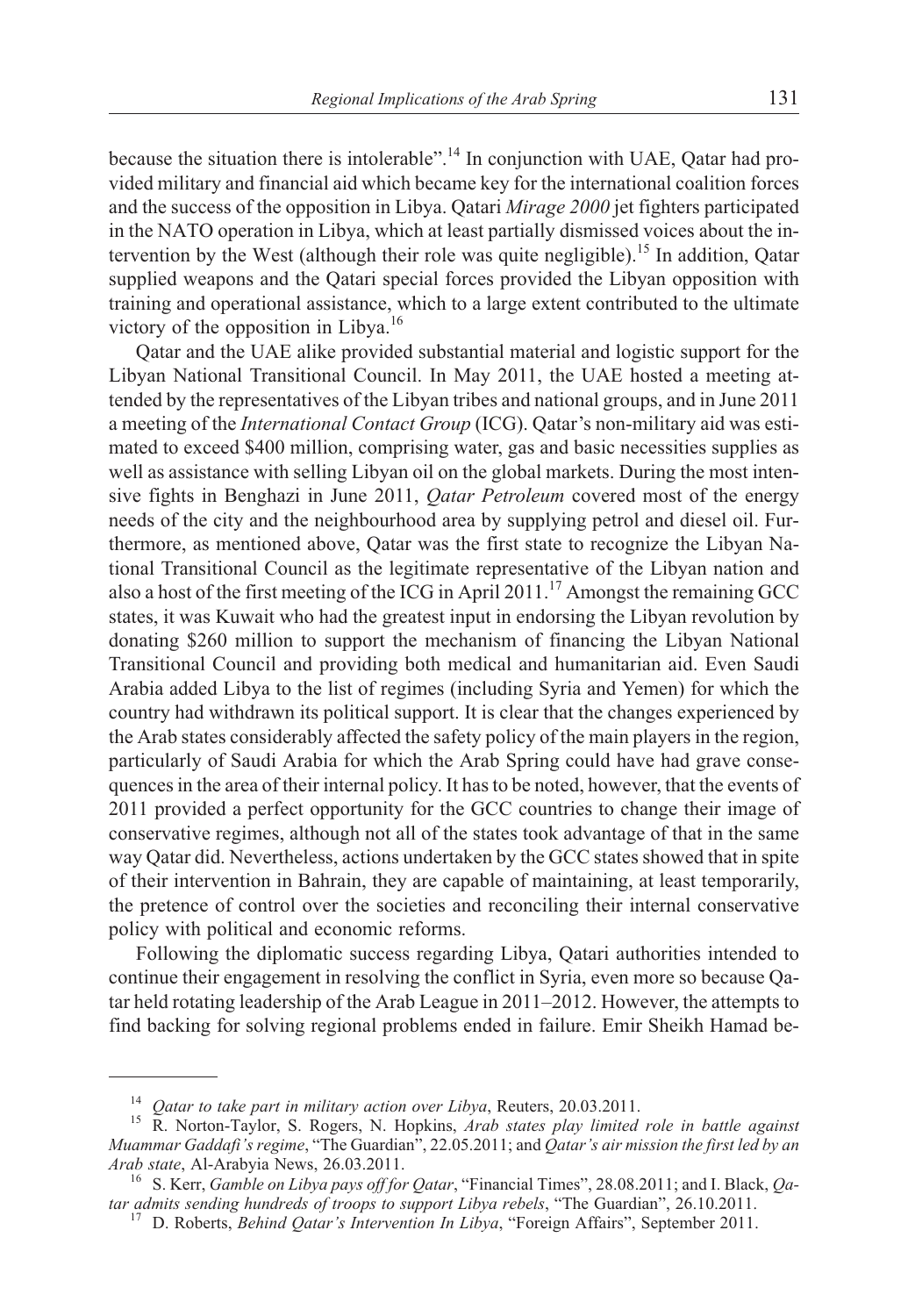came the first Arab leader who in the middle of January 2012 called for military intervention aiming at ending the bloodshed in Syria. His appeal, however, failed to produce any effect and attracted lesser attention than the Libyan case.<sup>18</sup> Even if the Arab states themselves saw the necessity to reach an agreement over the revolution in Syria, they did not succeed in the form of the potential intervention itself (initially they had planned to send observer missions). Yet, the emir of Qatar was determined to perpetuate Qatar's role as the responsible and most actively engaged member of the Arab community. It turned out to be substantially more difficult than it had seemed as the balance of power in Syria was considerably less attainable and the opposition more divided than in Libya. Because of that, diplomatic, political as well as economic and media pressure was increased. In February 2012 the Prime Minister, Hamad bin Jassim bin Jaber Al-Thani, publically declared his support for changing the regime and appealed to the international community for arming the Syrian opposition and assistance in overthrowing al-Assad by all possible means (the fact of providing material support to the Syrian opposition by Qatar and Saudi Arabia was not without significance).<sup>19</sup> Due to the small population and vast oil and gas reserves, Qatar experiences neither socio-economic nor political pressure from its own citizens as is happening in the other states of North Africa and the Middle East. It transpires that Qatar sees the events of the Arab Spring more in terms of new prospects that are opening up for itself rather than a challenge. Perhaps it is about affirming its international reputation, even at the cost of good foreign relations with some of the Arab states.

One cannot help but notice a competition between Qatar and Saudi Arabia with regard to resolving the Syrian conflict, especially in the light of the fact that the calling of Qatari authorities for arming the Syrian opposition occurred a few days after a similar offer had been put forward by Saudi Arabia's prince Saud al-Faisal. It was also the Saudi Arabians who were the first to recognize the Syrian National Council as the legitimate representative of the Syrian nation and at the non-state level are the biggest weapon supplier for the Syrian opposition.<sup>20</sup> The behaviour of the GCC states towards Syria is, however, guided by entirely different and somewhat less noble motives. The protests of public opinion in the Arab countries and positive reactions of the Arab communities to the bloody events in Syria can hardly be applauded. On the other hand, it has to be noted that vetoing the UNSC draft resolution of 4 February by China and Russia<sup>21</sup> sparked protests in the GCC countries (in Kuwait protesters even gathered in front

<sup>18</sup> *Syria crisis: Qatar calls for Arabs to send in troops*, BBC, 14.01.2012; and F. Krause-Jackson, N. Gaouette, *Qatari Leader Calls for Arab-Led Intervention in Syria*, "Bloomberg Businessweek",

<sup>&</sup>lt;sup>19</sup> R. Worth, *Citing U.S. Fears, Arab Allies Limit Syrian Rebel Aid*, "New York Times", 6.10.2012, p. A1. See: K. Urlichsen, *Arab Solutions to Arab Problems?, The Changing Regional Role*

<sup>&</sup>lt;sup>20</sup> R. Sherlock, Saudi millions and special forces expertise turn Syria's rebels into a fighting force, "The Telegraph", 21.09.2012; and R. Abouzeid, *Syria's Secular and Islamist Rebels: Who Are the Saudis and the Qataris Arming?*, "Time", 18.09.2012. <sup>21</sup> *Security Council Fails to Adopt Draft Resolution on Syria as Russia and China veto text sup-*

*porting Arab Leaude's proposed peace plan*, 4.02.2012, http://www.un.org/News/Press/docs/2012/ sc10536.doc.htm (15.10.2012).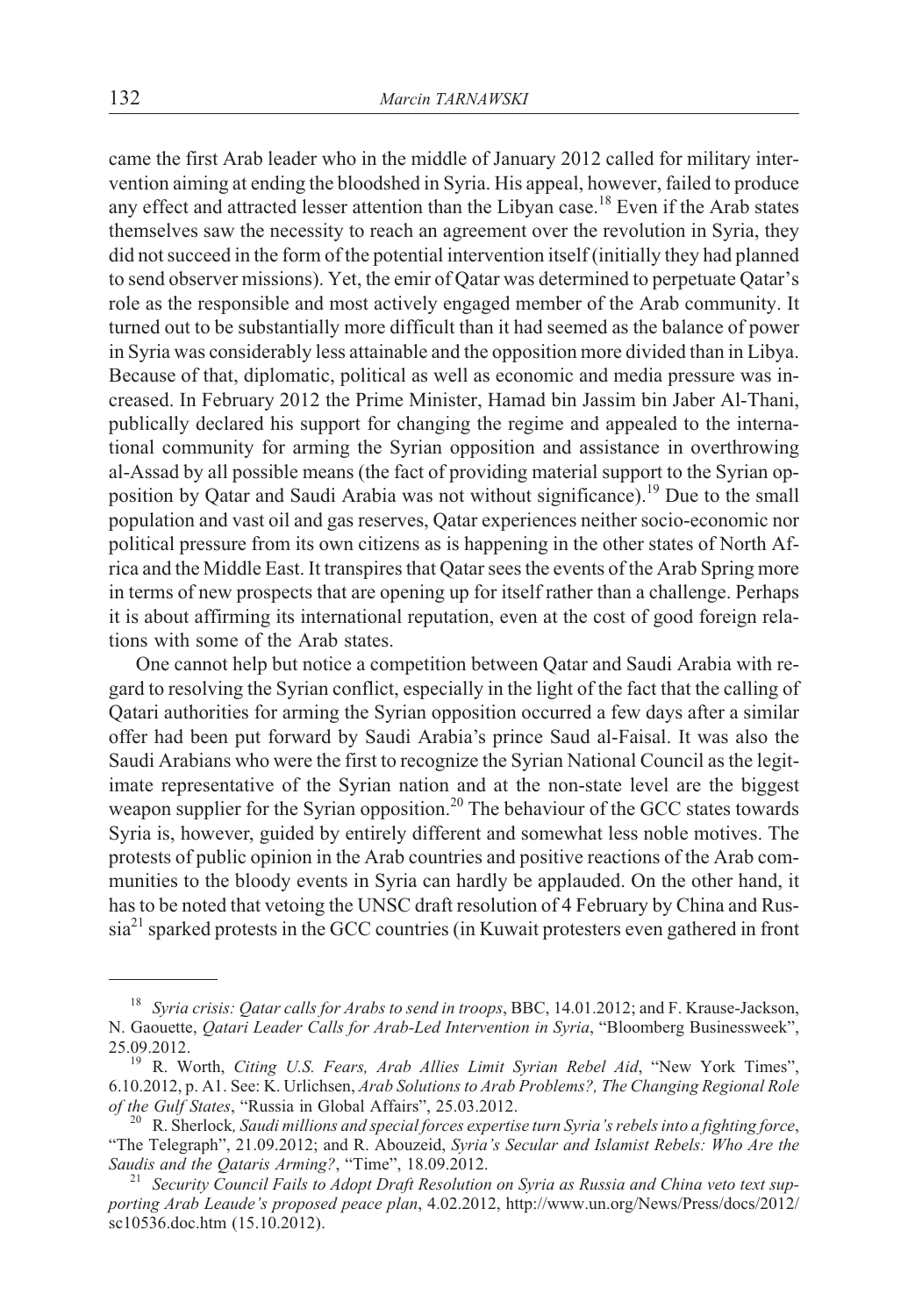of the Russian Embassy).<sup>22</sup> The main motive behind the steps undertaken by Saudi Arabia is to weaken the position of Iran as the regional power and the desire to further isolate the regime. Apart from that, there is reluctance from Saudi Arabia rulers towards Iraqi authorities who are being accused of collaboration with Iran and a concern that the potential cooperation of Iraq, Iran and Syria could lead to the shift in power in the Middle East and jeopardize the interests of the USA and Saudi Arabia. The support offered to the rebels in Syria averts such a possibility and strengthens the position of Saudi Arabia as the major regional power. $^{23}$ 

While recapitulating the attitudes of selected Arab states towards the problem of Libya and Syria, it is impossible to avoid the issue of double standards applied by some of them in their foreign and security policies. Such double standards are perfectly noticeable in actions undertaken by Saudi Arabia. On 14 March 2011, over 1000 soldiers of the Saudi Arabia National Guard together with the United Arab Emirates police contingent marched into Bahrain. Even though they probably did not participate in the suppression of the pro-democratic opposition, their presence itself was enough to contribute to the collapse of the uprising.<sup>24</sup> Yet a few days later, on 19 March, both Saudi Arabia and Qatar supported international intervention in Libya in order to protect civilians. After all, the Qatari authorities also found themselves in an awkward situation, especially that the intervention in Bahrain was undertaken on behalf of the *Gulf Cooperation Council* (GCC). The manner in which the changes in the Arab world were commented live by the *Al-Jazeera* television (broadcasting from Doha), where one could hear voices of unequivocal support for the uprisings in Libya and Syria, is also evidence of the degree of complexity of the international situation in the region. However, the journalists of the station are very restrained and wary in expressing their opinions about the problems in Bahrain or the eastern provinces of Saudi Arabia.<sup>25</sup>

### **WESTERN COUNTRIES AND THE ARAB SPRING: NATO INTERVENTION IN LIBYA**

There are at least several reasons for the engagement of NATO troops in the protection of civilians in Libya. First of all, considering al-Qaddafi's attitude, it was hard to rely on his voluntary resignation. A decided advantage of government forces must have

<sup>&</sup>lt;sup>22</sup> N. Mac Farquhar, A. Shadid, *Russia and China Block U.N. Action on Crisis in Syria*, "New York Times", 4.02.2012, p. A1.

<sup>&</sup>lt;sup>23</sup> M. Gordon, *Iran's Master of Iraq Chaos Still Vexes U.S.*, "New York Times", 2.10.2012, p. A1; M. Eisenstadt, *Iran's Influence in Iraq*, April 2011, http://www.washingtoninstitute.org/uploads/ Documents/pubs/PolicyFocus111.pdf, Policy Focus#111 (17.09.2012); and B. Rahimi, *Iran's Declining Influence in Iraq*, "The Washington Quarterly", Winter 2012, p. 25–40. <sup>24</sup> E. Bronner, M. Slackman, *Saudi Troops Enter Bahrain to Help Put Down Unrest*, "The New

York Times", 14 March 2011, p. A1, *Saudi soldiers sent into Bahrain*, AlJazeera, 15.03.2011, http://www.aljazeera.com/news/middleeast/2011/03/2011314124928850647.html (19.11.2012).

<sup>&</sup>lt;sup>25</sup> K. Ulrichsen, *Small States with a Big Role: Qatar and the United Arab Emirates in the Wake of the Arab Spring*, October 2012, http://www.dur.ac.uk/resources/alsabah/SmallStateswithaBigRole.pdf (28.10.2012).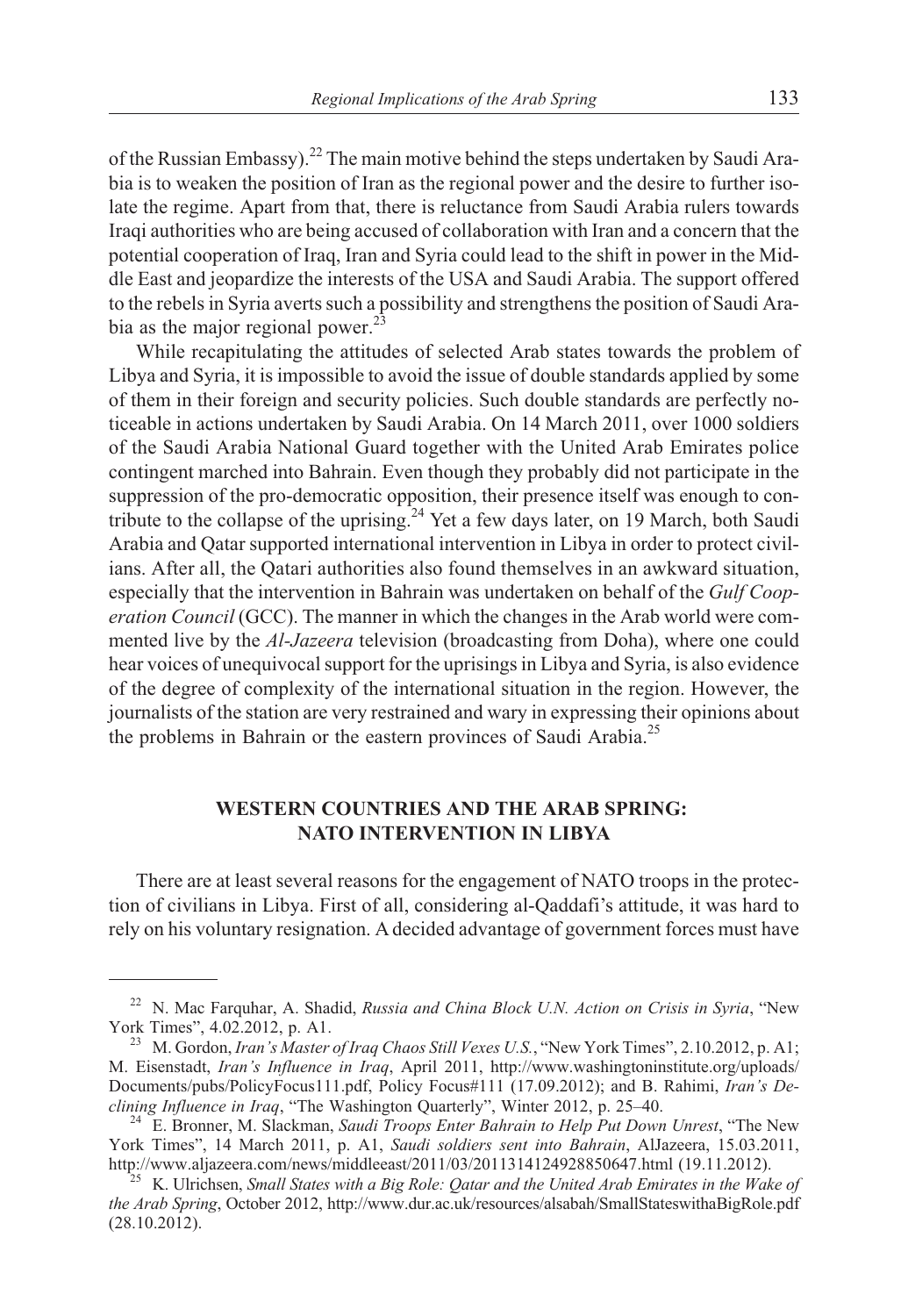resulted in the rebels' defeat and they could not have escaped it without external support. Second, the social structure itself rooted in the tribal "esprit de corps" created conditions in which the tribes that rebelled against al-Qaddafi were not inclined to cease their actions until they achieved their primary aim. Needless to say, the revolt of tribal structures along with the government's reaction to it (the use of force against the rebels) led to the outbreak of the civil war. On 12 March 2011 the League of Arab States called for more radical actions with regard to the situation in Libya whereas on 17 March 2011 the UN Security Council adopted resolution no 1973 of 17 March 2011.<sup>26</sup> In the resolution Libya was denounced for not complying with a previous resolution of 26 February 2011. It was also condemned for attacks on civilians and breaching human rights. The resolution also stated that actions directed against the people in Libya could be classified as crimes against humanity. The UNSC's decision entitled the member states to take all the necessary measures to protect civilians (military occupation of Libya was, however, ruled out). The mechanisms leading to the accomplishment of these tasks were defined in the following way: firstly, by establishing a no-fly zone over the entire territory of Libya. Secondly, by introducing an embargo on all weapon supplies to Libya, including defining rules regarding cargo ship inspections. Thirdly, it opened the way to implementing a forcible solution however limited to establishing a no-fly zone (and compelling observance of it only) as well as protecting civilians. It is worth adding that the resolution did not give a mandate to support the offensive of the rebel forces from the air or engage land forces. $27$ 

The military intervention under the code name *Odyssey Dawn* began on 19 March 2011 and was initially led by a group of states under the leadership of France, Great Britain and the USA. Despite the fact that it was the Europeans that had mostly insisted on the armed intervention, it transpired that they did not have sufficient military potential and greater engagement of the USA was required. However, the Americans announced from the very beginning that their participation in the mission would be gradually limited and the responsibility for it handed over to the Europeans). As a result of the talks, on 27 March 2011 it was decided that the North Atlantic Alliance would take over the leadership of the operation as a *Unified Protector* (the decision was put into effect on 31 March).<sup>28</sup> The primary aim of the operation was to force al-Qaddafi to fulfil UN's demands. It was eventually to become insufficient as the rebels intended to topple al-Qaddafi's regime, which received endorsement of the Arab world in particu- $\ar{1}^{29}$  Thus, the termination of intervention was in fact conditional upon the Libyan leader's stepping aside, which happened on 20 October 2011, and was a sufficient rea-

<sup>&</sup>lt;sup>26</sup> *Resolution 1973 (2011) adopted by the Security Council at its 6498<sup>th</sup> meeting, on 17 March <sup>2011</sup>*, S/RES/1973 (2011), 17.03.2011. <sup>27</sup> *Russia accuses NATO of going beyond UN resolution on Libya*, "Russia Today", 17.04.2011;

D. Paal, *China: Mugged by Reality in Libya, Again*, "Asia Pacific Brief", 11.04.2011; and Carnegie, J. Marcus, *Why China and Russia rebuffed the West on Syria*, BBC, 5.10.2011, http://www.bbc.co.uk/

news/world-middle-east-15180732 (24.11.2012).<br><sup>28</sup> *Odyssey Dawn, Unified Protector? Here's what it means* ..., 28.03.2011, http://www.aco.nato.int/<br>page76501852.aspx (25.11.2012).

Libya: Gaddafi must step down, says 'contact group', BBC, 13.04.2011, http://www.bbc.co.uk/ news/world-middle-east-15180732 (24.11.2012).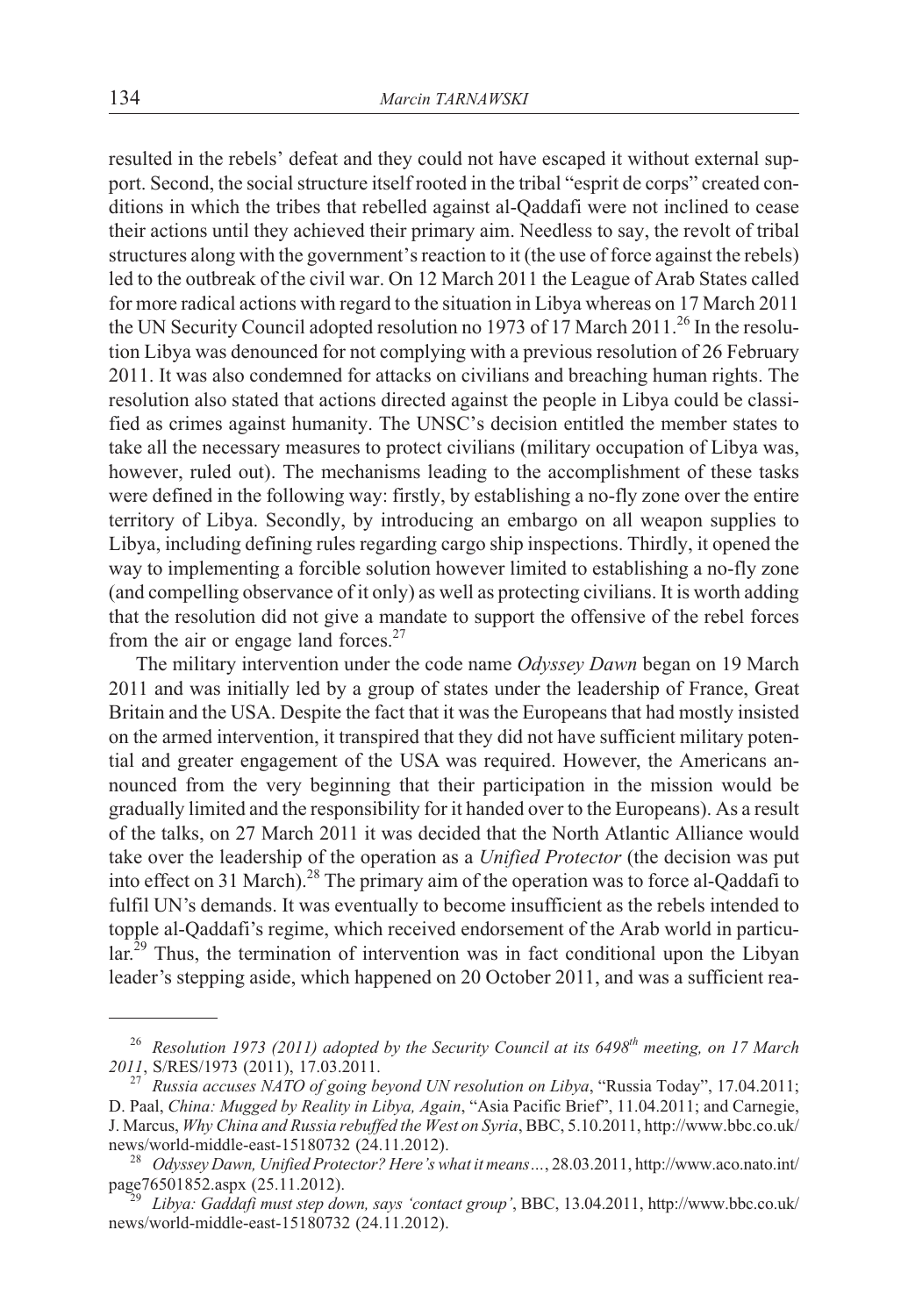son for NATO to announce the end of its mission.<sup>30</sup> The involvement of NATO troops came to an end on 1 November 2011 with an official termination of the *Unified Protector* operation. A few days earlier, on 27 October, the UNSC repealed the resolution of March 2011.<sup>31</sup> The NATO military action can be considered a success not only because of the end of the civil war in Libya, but mainly due to the fact that it was non-U.S. forces who played a decisive role in the military operations (with France, Great Britain and Italy in the lead). In addition, the following Arab countries participated in the operation: UAE, Qatar, Jordan and Morocco.<sup>32</sup>

Undoubtedly, the involvement of NATO troops in the conflict resolution in Libya indeed ended in success if one measures the successfulness of the mission by its effectiveness, i.e. regime change – even though it was not the primary justification of the UN resolution. Nevertheless, the following conclusions regarding the relations between the West and the Arab world can be drawn on the basis of the operation in Libya. The legality of the intervention has to be considered in the first place. The intervention was possible because of fulfilling three basic conditions: legality (approval of the UNSC), legitimacy (endorsement of Arab states, including the Arab League) and providing effectual assistance (weakening of al-Qaddafi's regime and existence of organized opposition). It is hard to believe that similar circumstances could occur in the future, which the conflict in Syria clearly proves; in addition, one has to take into account interests of other international players, such as Russia and China. Second, the case of Libya will certainly not become a new war model (conflict resolution). Bombarding regime armies by NATO air forces in order to protect civilians undoubtedly brought about a desired effect. However, the toppling of the regime and taking over power by the rebels was only possible thanks to the existence of strong and organized opposition forces. It appears that if an intervention of land forces (which obviously was not permitted) or special forces had been required, the conflict in Libya could have transformed into the "Afghan" model. Third, it seems that the situation from Iraq, let alone Afghanistan, will not be repeated in Libya. Organized opposition against al-Qaddafi actively operating for the last few years, relatively insignificant importance of extremist Islamic groups, little influence of the army (in comparison to Egypt, for instance), revenue yielded from exporting oil, relatively sparse population and fairly undamaged infrastructure – all these factors allow us to look to the future with optimism, perhaps even to venture a view that Libya has every chance to become one of the most developed African states. Four, the situation in the North Atlantic Alliance became complicated after Germany and Turkey raised a firm objection against the involvement of NATO in Libya. In fact, only a small number of European countries were engaged in military operations which would not have been possible anyway had it not been for the support of the U.S. troops

<sup>30</sup> *Statement by the NATO Secretary General on Libya*, 20 October 2011, http://www.nato.int/cps/ en/natolive/news\_79742.htm (25.11.2012); and *NATO Secretary General statement on end of Libya* mission, 28 October 2011, http://www.nato.int/cps/en/natolive/news\_80052.htm (25.11.2012).

<sup>&</sup>lt;sup>31</sup> R. Gladstone, *U.N. Votes to End Foreign Intervention in Libya*, "New York Times", 27.10.2011, p. A10. <sup>32</sup> I. Daalder, J. Stavridis, *NATO's Success in Libya*, "The International Herald Tribune",

<sup>31.10.2011.</sup>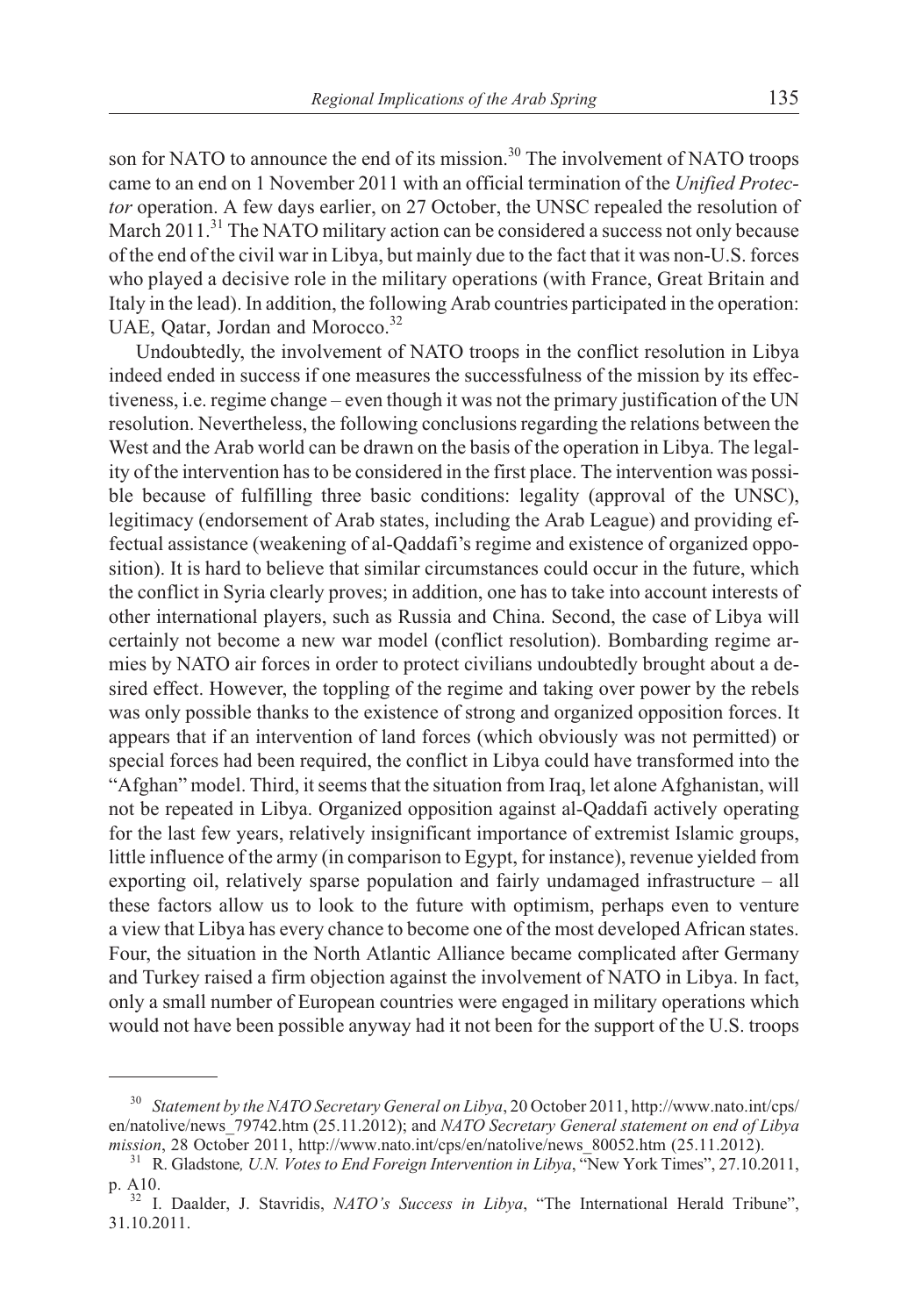present in the Mediterranean region. Last, it is worth considering the role and tasks the European Union and individual member states could play and perform in the "new" Libya. On the one hand, one has to notice an essential role of this country in holding back the wave of international terrorism, issues related to migrations to the European continent or the safety of supplies of energy resources to the south of Europe. On the other hand, any form of pressure exerted by European countries on the new government may result in it distancing itself from the cooperation with Europe. From the onset, France and Italy have been expressing their interest in developing a close cooperation regarding economic or energy joint ventures.<sup>33</sup>

The power shift in Libya also undermined the foundations on which the former cooperation between the West and the Arab states rested on. Supporting political stability in North Africa was supposed to resolve the problem of terrorism or migrations to Europe. However, the belief that the endeavours to attain economic liberalization will lead to moderating political regimes in North Africa proved to be an unsuccessful strategy which was challenged by the very citizens of Tunisia, Libya and Egypt. The rationale behind the EU policy (or the policy of the individual EU states) to support authoritarian but secular regimes (in the area of political and economic cooperation) was an attempt to give protection against radical Islamic groups being, mainly in Egypt, under the regime control. That assumption proved to be wrong as well as the revolutions in Tunisia, Libya or Egypt had more secular character although Islamic groups did come to power in Egypt. Even though the European policy towards the North African states generally needs to be assessed negatively, elaborating a new vision of policy related to this region will require completely different rules, assumptions and goals. Therefore, both the European Union's policy and its instruments used with regard to the states of the region of North Africa and the Middle East (MENA) have to undergo a fundamental change. A step in the right direction is to come up with and define new priorities for assistance based on four pillars: conditionality, differentiation among the states, support of democracy and emphasis on sustainable socio-economic development. The new policy is supposed to be forged under the banner: more money, more access to the market and more mobility, and its primary aim is to conclude the so-called *Deep and Comprehensive Free Trade Agreement* (DCFTA). Among the new EU initiatives, one can mention the *SPRING programme* (Support for Partnership, Reform and Inclusive Growth) where about  $\epsilon$ 350 million has been allocated for the states of the North African region whereas in years 2011–2013 within the framework of the European Neighbourhood Policy Instrument Tunisia and Egypt have been allocated  $\epsilon$ 160 and  $\epsilon$ 450 million respectively. Curiously enough, poor results yielded by previous programmes have certainly led to the resignation from rigidly laid down conditions for providing assistance and instead of putting forward a list of terms and conditions that the help-seeking countries should satisfy, the European Commission is suggesting a more lenient approach that involves a process of mutual listening (*listening mode*). The purpose of such behaviour is to draw the Arab countries into cooperation with the EU whereas a relaxation

<sup>33</sup> S. Joshi, *Six lessons from Libya*, in: *The Arab Spring. Implications for British Policy*, Middle East Council, October 2011, p. 16–19.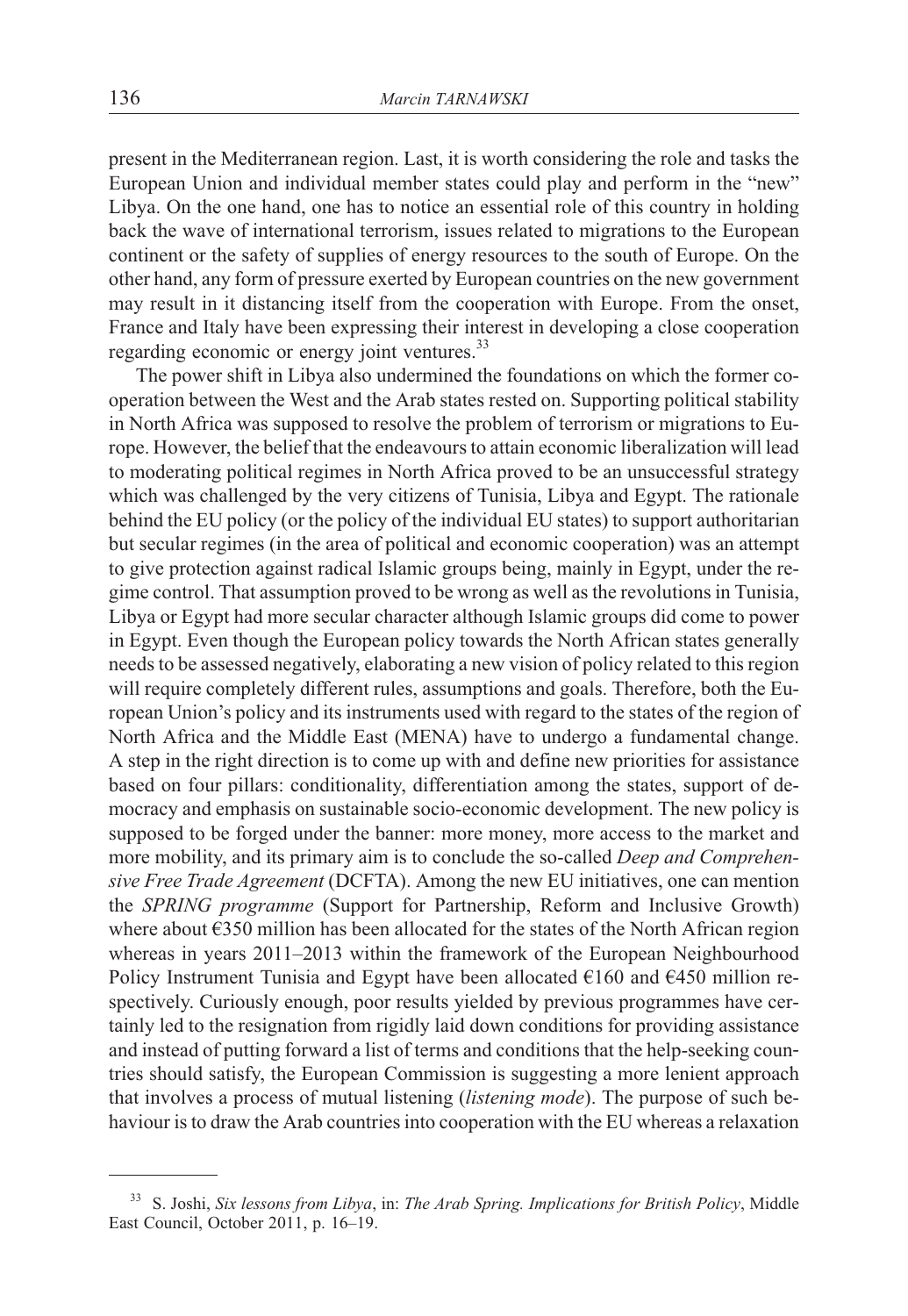of procedures for providing assistance is aimed at encouraging partners to not give up efforts in favour of political and economic reforms.<sup>34</sup>

\*\*\*

While attempting to perform an evaluation of the events in the Arab world, initiated by Mohamed Bouazizi's self-immolation in December 2010, it is impossible to detach ourselves from the European perspective we adopt in order to assess political, social and economic changes. Certainly, it is difficult to be an impartial observer in a situation like that; however, it appears that the policy of the European countries regarding the Arab world was totally misguided. The supporting efforts provided by the European politicians to the regimes of Libya or Egypt proved to be myopic. The policy of Western partners was closely related to their belief that authoritarian regimes would secure certainty, stability and predictability, which would directly translate into good relations, both economic (supplies of energy resources from Libya) and political (the president of Egypt was perceived as a sufficient guarantee against Islamic extremism). It transpired, however, that the policy had weak foundations and the Western European politicians misconstrued the intentions of the Arab communities. The overthrow of president Ben Ali left the Western world utterly perplexed, in the same manner as the course of the revolution in Egypt did. It was in Libya where the West finally intervened. Yet the situation in Syria proves again to surpass the capabilities of collaboration amongst the leading global policy powers. Reservations of China and Russia, or rather their own interests, are the main stumbling blocks in the way of reaching an agreement over the conflict termination in Syria.

The situation in the Arab world is dynamic, and changes have not been completed. It is particularly relevant to the situation in Egypt where the society is dissatisfied with president Mursi's other authoritarian moves. Moreover, the underlying causes of the Arab revolutions, namely unemployment, corruption, lack of prospects for young generations, or unequal re-distribution of GDP are still largely unresolved. Changes, particularly in the North African states, appear to be a great opportunity for the European Union. More importantly, however, EU authorities are making an effort to notice the problem and are no longer as restrictive and uncompromising when assisting other countries of the region. It will be of paramount importance for the future of the European Union itself and its closest neighbouring countries.

#### **ABSTRACT**

2012 revolutions in the Arab world sparked strong worldwide interest, mainly due to the easiness with which long-reigning dictators were renouncing their power. However, the shift of power did not make those who led to overthrowing the tyrants any better off. As the price of free-

<sup>34</sup> R. Balfour, *Changes and Continuities in EU-Mediterranean Relations after the Arab Spring*, in: *An Arab Springboard for EU Foreign Policy*, eds. S. Biscop, R. Balfour, M. Emerson, Brussels, January 2012, p. 27–37.